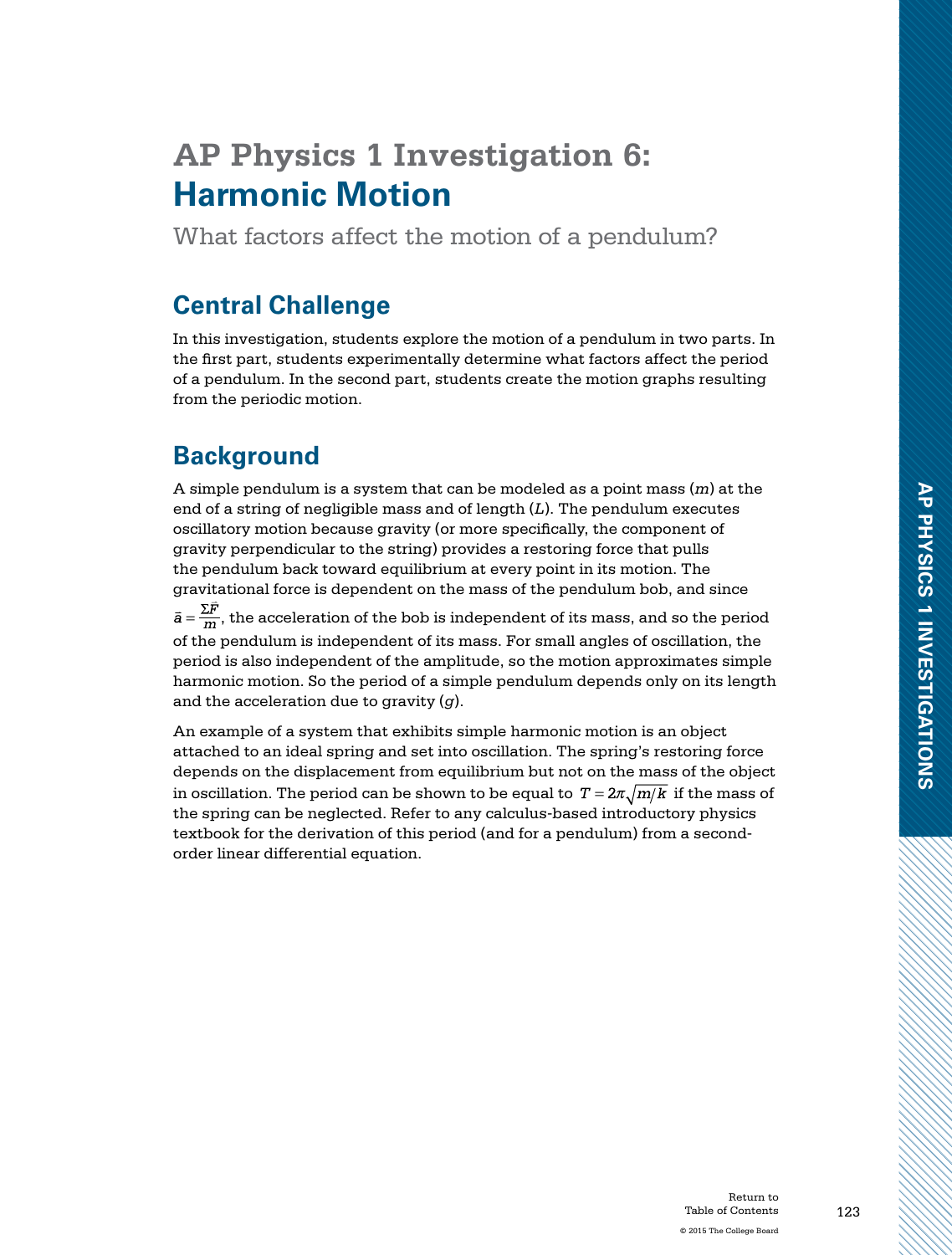### **Real-World Application**

The most obvious real-world application of harmonic motion for students is the idea of time keeping. Everything from traditional grandfather clocks to atomic clocks use periodic oscillations to keep time. For those who study music, metronomes are a type of pendulum that keeps time. A child on a swing in the playground is a reasonable approximation of a simple pendulum, assuming he or she does not swing too high (i.e., at too great an amplitude). A good discussion could be had about under what conditions a child on swing acts like a simple pendulum, and under what conditions he or she does not. The period of an oldfashioned metronome depends on the position of the mass on the vertical post. Having students first visualize these types of oscillations is a useful way to start discussion about this investigation.

### **Inquiry Overview**

In this investigation, students explore the motion of a pendulum in two parts.

In Part I, students experimentally determine which quantity or quantities affect the period of a pendulum. This part of the lab can be more open inquiry if implemented at the start of a simple harmonic motion unit; or it can have more structured, guided inquiry if implemented as the first lab (or very early in the course), in accordance with the modeling curriculum out of Arizona State University (see Supplemental Resources). As the first lab it would then serve to teach students about designing experiments, making measurements, and calculating or estimating uncertainties.

In Part II, students create the harmonic motion graphs resulting from the periodic motion. This part of the lab can either be open inquiry, allowing students to determine how to graph the motion of the pendulum as a function of time, or it can be more guided inquiry depending on the experience and sophistication of your students at the time you decide to implement this lab.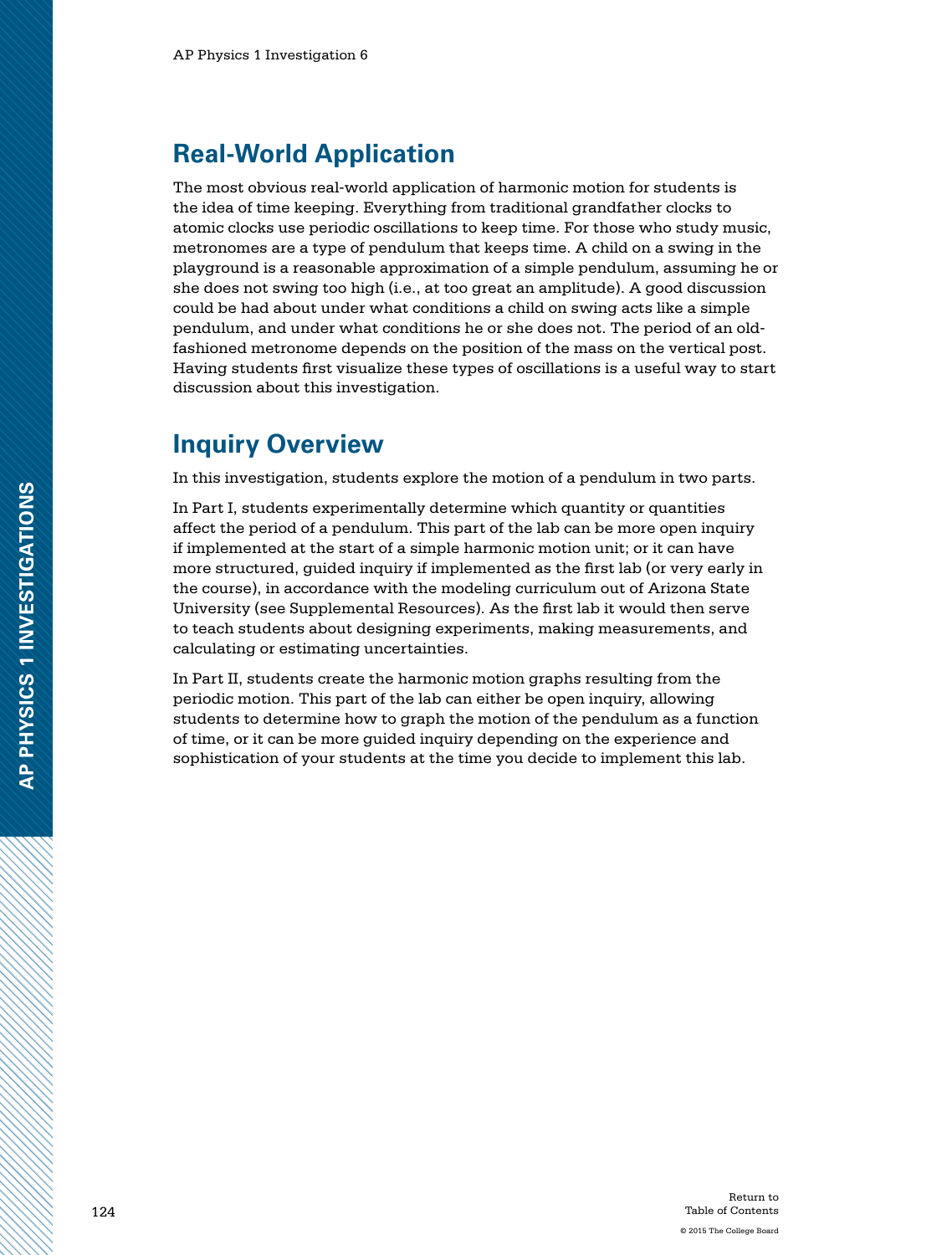## **Connections to the AP Physics 1 Curriculum Framework**

**Big Idea 3** The interactions of an object with other objects can be described by forces.

| <b>Enduring Understanding</b>                                                                                                                               | <b>Learning Objectives</b>                                                                                                                                                                                                                                                                                                                                                                                         |
|-------------------------------------------------------------------------------------------------------------------------------------------------------------|--------------------------------------------------------------------------------------------------------------------------------------------------------------------------------------------------------------------------------------------------------------------------------------------------------------------------------------------------------------------------------------------------------------------|
| <b>3B</b> Classically, the acceleration<br>of an object interacting<br>with other objects can be<br>predicted by using $\bar{a} = \frac{\Sigma \bar{F}}{m}$ | <b>3.B.3.1</b> The student is able to predict which properties<br>determine the motion of a simple harmonic<br>oscillator and what the dependence of the motion<br>is on those properties. (Science Practice 6.4)                                                                                                                                                                                                  |
|                                                                                                                                                             | <b>3.B.3.2</b> The student is able to design a plan and collect<br>data in order to ascertain the characteristics of the<br>motion of a system undergoing oscillatory motion<br>caused by a restoring force. (Science Practice 4.2)                                                                                                                                                                                |
|                                                                                                                                                             | <b>3.B.3.3</b> The student can analyze data to identify<br>qualitative or quantitative relationships between<br>given values and variables (i.e., force, displacement,<br>acceleration, velocity, period of motion, frequency, spring<br>constant, string length, mass) associated with objects<br>in oscillatory motion to use that data to determine the<br>value of an unknown. (Science Practices 2.2 and 5.1) |

[**note:** In addition to those listed in the learning objectives above, Science Practice 4.3 is also addressed in this investigation.]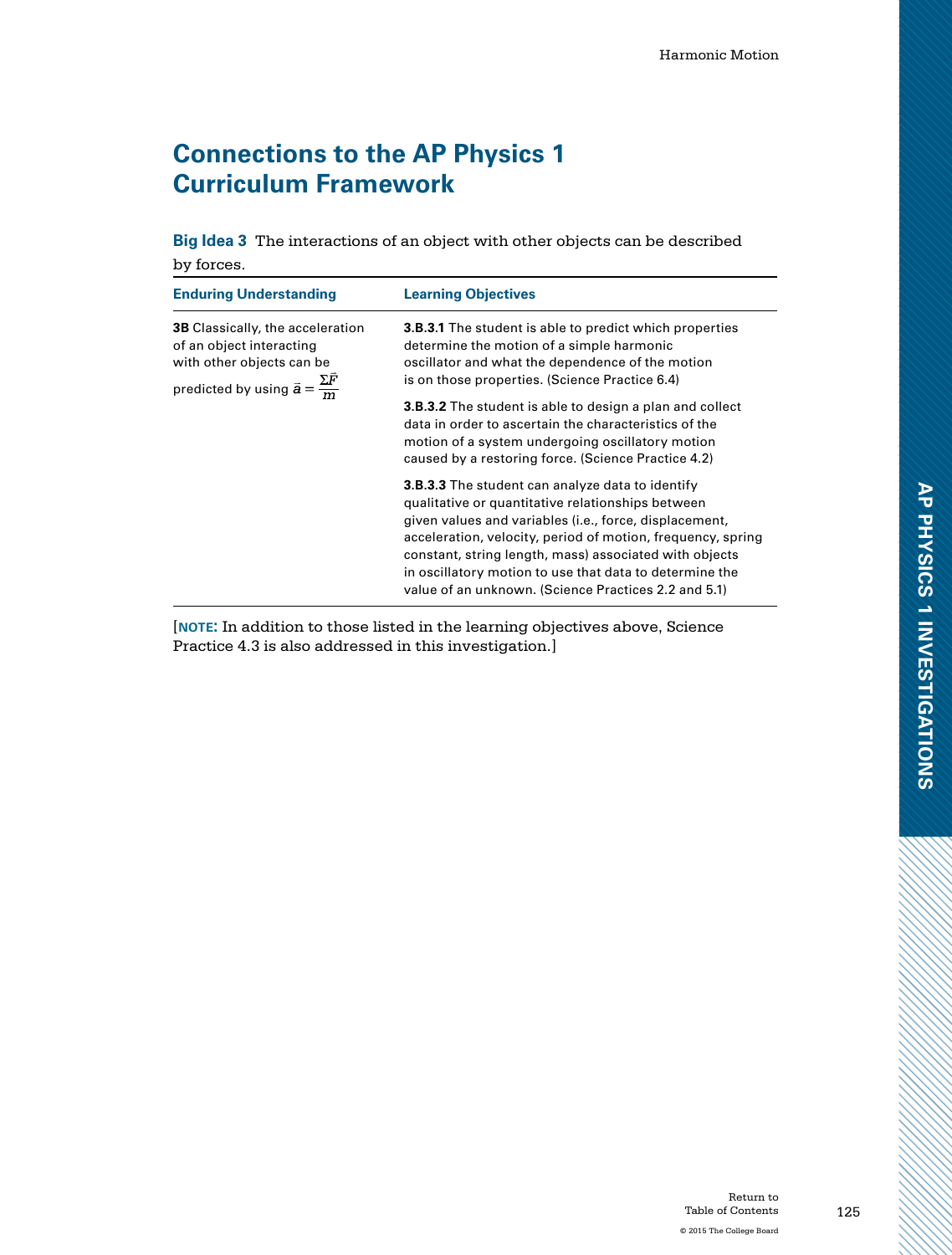## **Skills and Practices Taught/Emphasized in This Investigation**

| <b>Science Practices</b>                                                                                                  | <b>Activities</b>                                                                                                                                                                                 |
|---------------------------------------------------------------------------------------------------------------------------|---------------------------------------------------------------------------------------------------------------------------------------------------------------------------------------------------|
| 2.2 The student can apply<br>mathematical routines to<br>quantities that describe<br>natural phenomena.                   | Students graph the period as a function of mass, angle, and<br>length. Students derive an equation relating the period of a<br>pendulum to the length of the pendulum using their data.           |
| 4.2 The student can <i>design a</i><br><i>plan</i> for collecting data to answer<br>a particular scientific question.     | Students design a plan for collecting data to determine<br>what factors affect the period of a simple pendulum.                                                                                   |
| 4.3 The student can collect<br>data to answer a particular<br>scientific question.                                        | Students collect data while varying several factors<br>(mass, length, angle) to determine which affect the<br>period of a pendulum and how they affect it.                                        |
| 5.1 The student can analyze<br><i>data</i> to identify patterns<br>or relationships                                       | Students analyze the data for period vs. mass,<br>length, and angle to identify which factors affect<br>the period of a pendulum and to determine the<br>mathematical relationship from the data. |
| 6.4 The student can make<br>claims and predictions about<br>natural phenomena based on<br>scientific theories and models. | Students predict the period of a pendulum based<br>on its length, mass, and angle of release.                                                                                                     |

[**note:** Students should be keeping artifacts (lab notebook, portfolio, etc.) that may be used as evidence when trying to get lab credit at some institutions.]

## **Equipment and Materials**

*Per lab group:*

**Part I:**

- ▶ String
- ▶ Set of calibrated masses (20–500 g)
- ▶ Stopwatch or timer
- $\blacktriangleright$  Meterstick
- ▶ Protractor
- ▶ Support rod
- ▶ (Optional) Pendulum clamp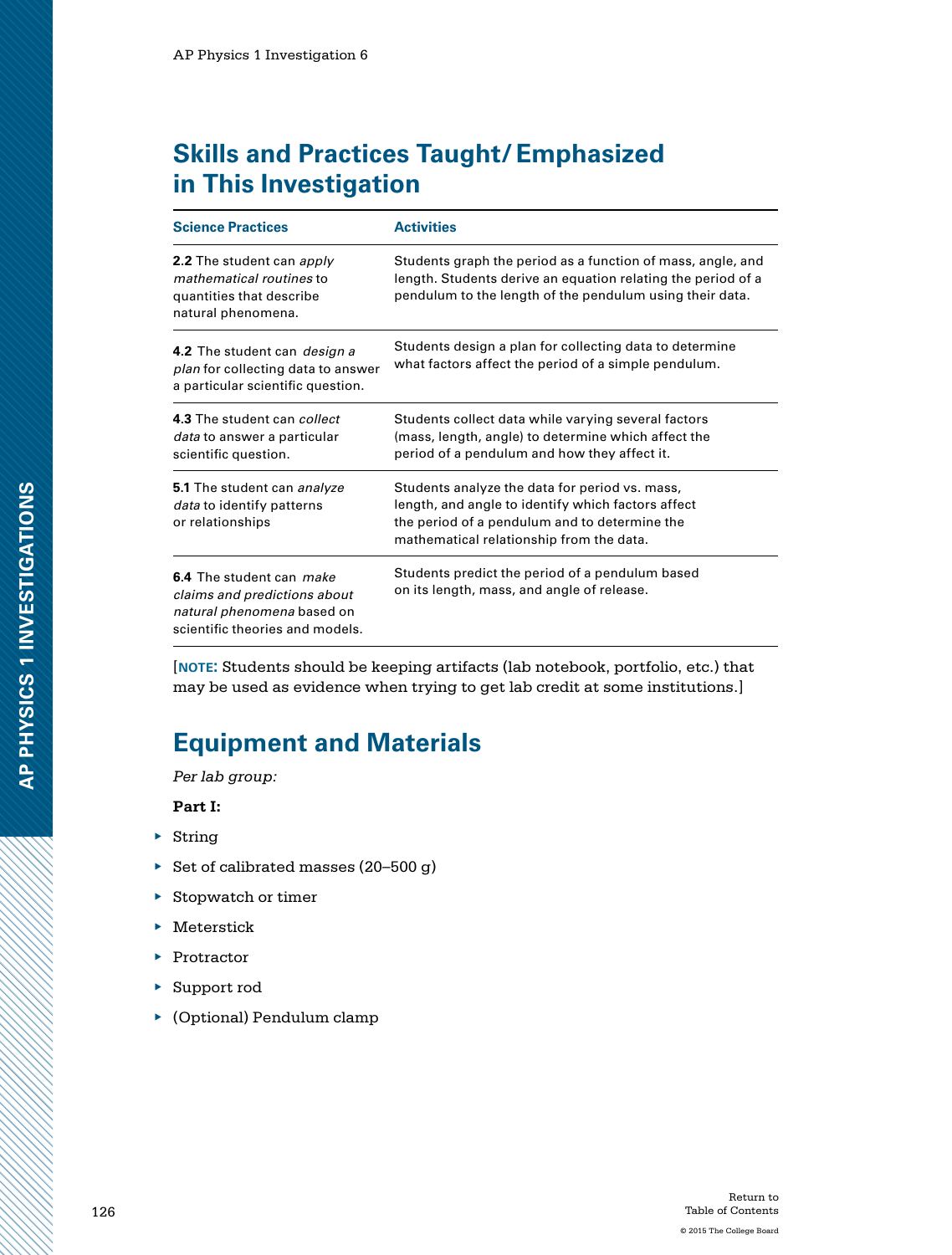### **Part II:**

- ▶ Paper and tape (to create a scroll)
- ▶ Leaking bob (can be made by placing a paper towel in a small funnel and soaking it with colored water)
- ▶ (Optional) Constant speed buggy
- ▶ (Optional) Motion detector, software, and computer
- ▶ (Optional) Video camera and analysis software

### **Extension:**

▶ Spring

## **Timing and Length of Investigations**

- ▶ **Teacher Preparation/Set up:** 10–15 minutes
- ▶ **Student Investigation:** 170 minutes
- ▶ **Part I:** 85 minutes

Prelab/demonstration/discussion: 10 minutes

Student-centered investigation: 45 minutes

Student-led discussion of results: 15 minutes

Postlab data linearization activity and discussion: 15 minutes

▶ **Part II:** 85 minutes

Prelab/demonstration/discussion: 10 minutes

Student-centered investigation: 45 minutes

Student-led discussion of results: 15 minutes

- ▶ **Postlab Discussion:** 15 minutes
- ▶ **Total Time:** approximately 3.5 hours

## **Safety**

General lab safety should be observed. Instruct students to exercise special caution as they swing masses in the classroom. Make sure all members of the group are clear of the swinging area and are aware when the pendulum will be released.

In addition to student safety, motion sensors and other equipment should be protected when using springs. If you decide to do the extension to this lab, warn students to keep attached masses small enough and amplitudes small enough that springs are not extended beyond their elastic limits. Also, if motion sensors are used, they should be protected from swinging pendulums or masses falling from springs.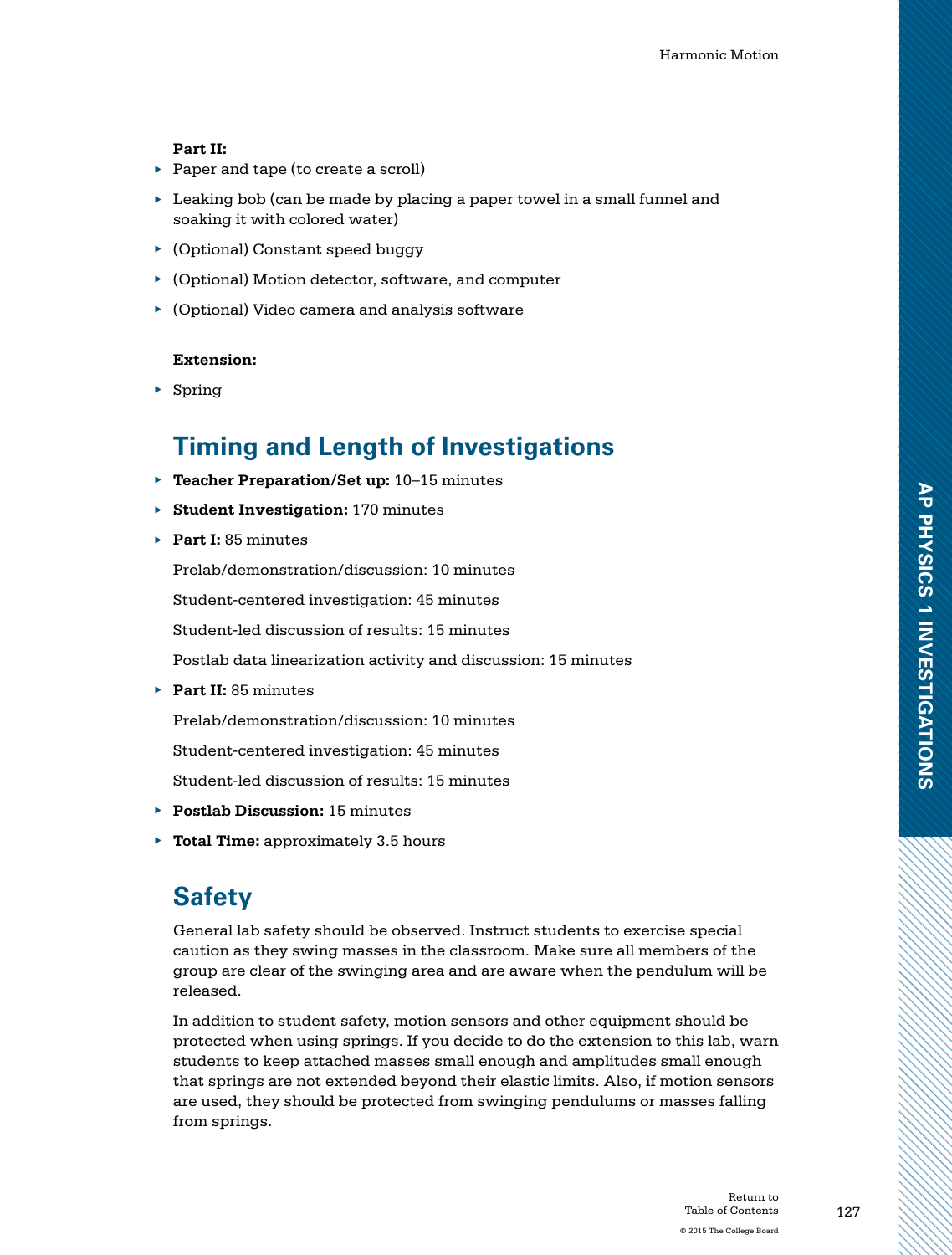### **Preparation and Prelab**

#### **Part I:**

This part of the investigation works well for introducing the skills of taking data and modeling the behavior of an object graphically and mathematically.

If used at the beginning of the course, it will probably be necessary to discuss how to reduce uncertainties in timing measurements. You can start with a short pendulum, around 30 centimeters long, and distribute the stopwatches among students in the class. Then, as a class, time one complete oscillation of the pendulum. Record the values and have students calculate the average and uncertainty in the period. Given that the period is less than 1 second, human reaction time error will be a large percentage of the period. Have the class time ten complete oscillations. If all goes well, the uncertainty in the time measurement will be the same, but the percentage uncertainty of the total time will decrease. For example, 0.25 second reaction time uncertainty is 25 percent of a 1.0 second period measurement, but only 2.5 percent of a 10 second measurement of ten oscillations of the same pendulum.

How much instruction you give students before the lab will depend on when you choose to implement it. If this lab is done as a first lab, it might be useful to have a class discussion brainstorming factors that might affect the period of a pendulum. Since this is an easy system to analyze, students have many ideas about what might affect the period. They will make suggestions like "the force with which you push it to start the motion" and "air resistance." This can lead to a discussion about how to make measurements, what we can actually measure, and what factors we can control. Air resistance may play a role, but at the speeds of these pendula, it is not large, nor can it be controlled or eliminated. A discussion of measuring the initial force should lead students to realize that this is not easy to measure, and it is directly related to the amplitude of the pendulum, which is much more easily measured and thus controlled.

A class discussion such as this can help new physics students narrow the field of possibilities to mass, length, and angle as factors that may affect the period of a pendulum. This narrows the scope for them and makes the task more manageable. If you choose to implement this lab later in the year when students will have more experience designing labs, then you may wish to skip the class discussion and let students decide for themselves how to narrow the scope of the investigation. Depending on how much time you have for this lab, you may also choose to have several groups study the effect of angle on period, several groups study mass, and several groups study length; then have the groups share the data and results with each other.

#### **Part II:**

If Part I is done as the first experiment of the year, then this part can be delayed until the oscillations unit, which should come after the kinematics and forces units. Part II works well at the beginning of a unit on simple harmonic motion. At that time, you can revisit the period vs. length experiment and have students do a more mathematical analysis.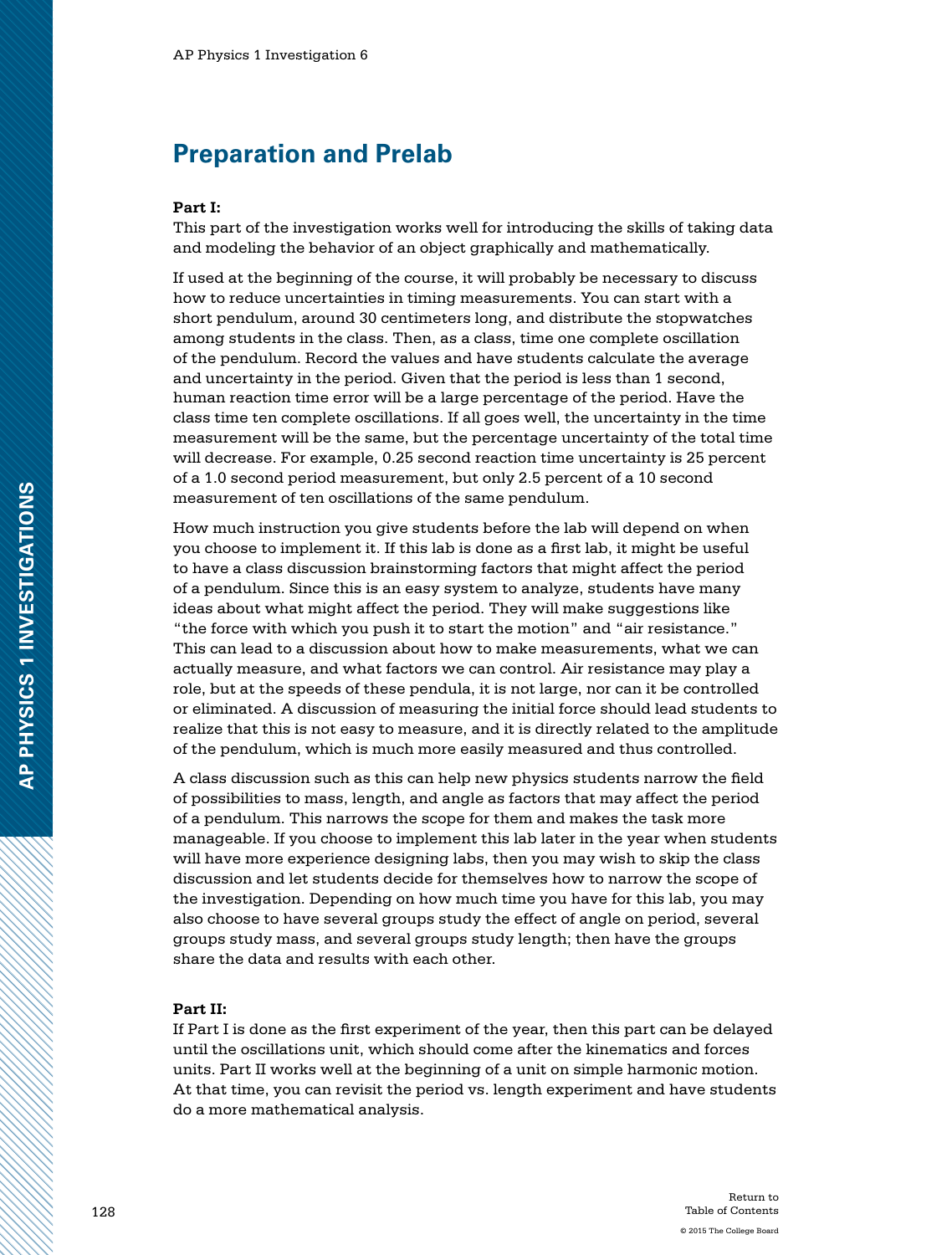## **The Investigation**

### **Part I:**

Start with a demonstration of a pendulum about 30–50 centimeters long. Pull the pendulum bob back and release, and catch the bob when it returns. Explain to students that the time for the pendulum to complete one complete cycle is referred to as the *period*. Next, pose the question, "What factors affect the period of a pendulum, and what factors do not?" You could also phrase the question as, "What could we change about this system that would change the time it takes the pendulum to swing back and forth once?"

At this point, you could choose to have a class discussion or release them to their groups to discuss and plan their data-taking strategies. If you choose to have a whole-class discussion, help students focus on what can be measured and what tools they will use to measure the quantities they decide to measure. This would be a good time to discuss the benefits of timing multiple periods. Students should also refrain from having multiple students involved in the timing such that one person says "start" and another person releases the pendulum. To reduce uncertainty, the pendulum should be set in motion, and then the student with the stopwatch starts timing at some point in the motion, and stops when it returns to that position after multiple periods. It is up to you how much guidance you want to give before releasing students to their groups to design and execute their plan.

As you circulate, remind students to manipulate one variable at a time and record their data neatly in tables, and encourage students to display the data in the best way to represent the relationship. Students will usually choose to vary the mass of the pendulum, the angle of release from the equilibrium position, and the length of the pendulum. Consideration needs to be taken as to where to measure the length of the pendulum: the top of the bob, the middle, or the bottom. You might want to provide some guidance by reminding them a simple pendulum models the object as a point mass and asking them where the point would be (center of mass).

Most guidance in an inquiry lab should take the form of questions to students as to what they are doing and why they are doing it that way. Make them articulate what they know about best scientific practice, and remind them to engage in that.

At the conclusion of the first part of this investigation, students should observe, from their data, a significant relationship between length and time (period). They may assume that the mass affects the period as well, given that they are not likely to get the exact same value for the period for each different mass. At this point, encourage students to plot the period as a function of mass and period as a function of length and observe the results. As students analyze the relationships, they should ultimately linearize the data in order to determine the relationship between time (period) and length.

Have students present their results to the class (or otherwise share and discuss them) before proceeding to the next part.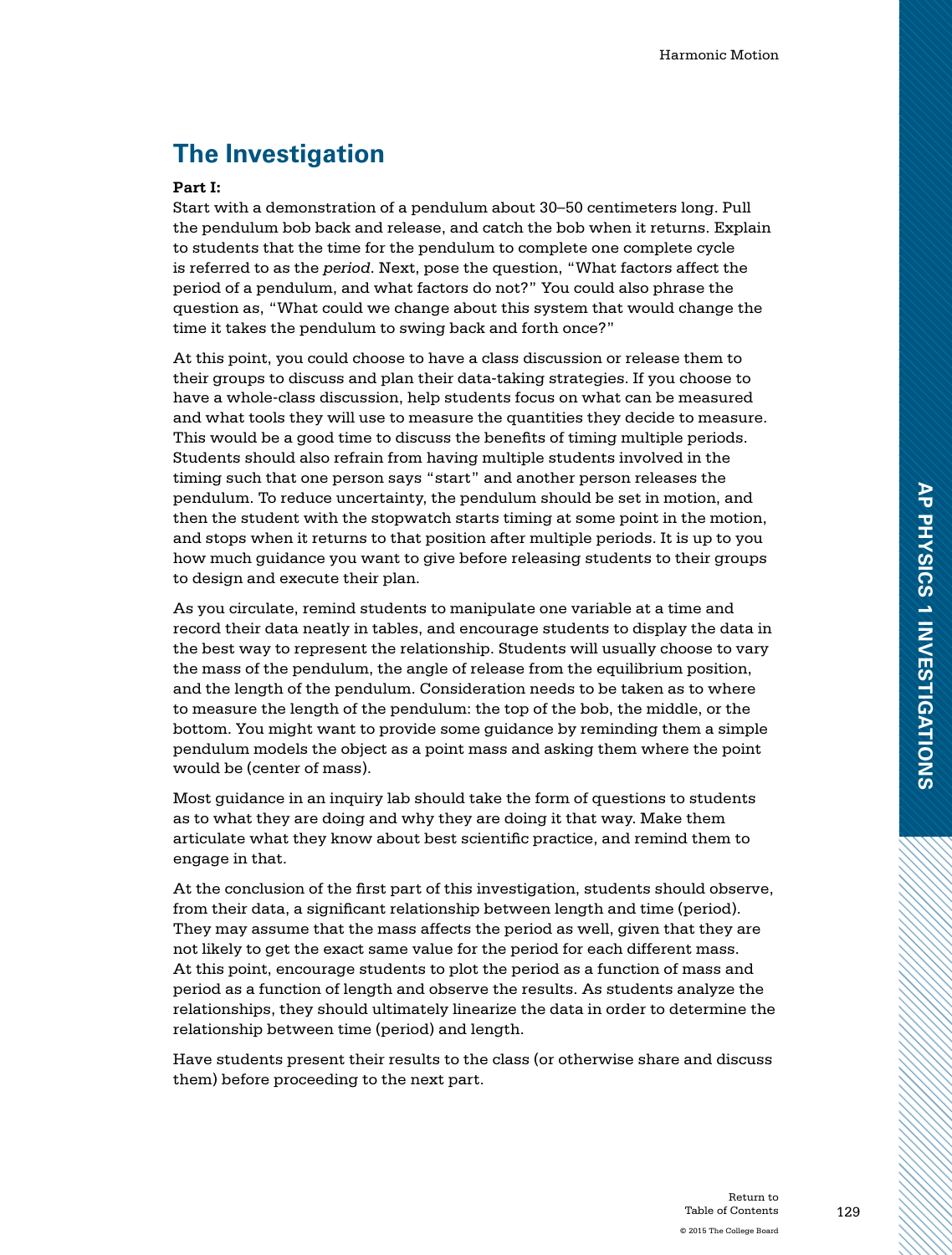#### **Part II:**

To start this part of the investigation, ask students to consider, "How could we graphically express periodic motion?"

Challenge students to draw a prediction of the position-vs.-time graph of the motion of the pendulum for one full period. Suggest the equilibrium position to be where  $x = 0$ . Once students have completed their graph prediction, instruct students to design an experiment that allows them to directly record position and time.

This part may be very challenging to many students. Allow each group enough time to discuss and brainstorm some ideas for collecting this data. Students may choose to use a motion detector to collect this data or, depending on their level of sophistication, video analysis. A lower-budget alternative is a leaking bob, which drops colored liquid onto a moving piece of paper, although this introduces a small error in the length of the pendulum and will concern those students who believe mass is a factor.

Students should design a method of tracing the position of the swinging pendulum bob (the leaking bob) onto a constantly moving scroll/paper. Remind them to use small amplitude, based on their results from Part I. Encourage them to think carefully about how to move the paper at a constant rate.

### **Extension**

Another example of periodic motion is an object oscillating at the end of a spring. Ask students to determine mathematically the relationship between period and mass for an object oscillating at the end of a spring hung vertically from a support rod. Depending on when you choose to implement this lab, you could hand students a spring and a stopwatch and ask them to find the spring constant of the spring. In this case, they should already know the relationship,  $T = 2\pi \sqrt{m/k}$  where *m* is the mass of the object and *k* is the spring constant. They can compare the spring constant obtained using the slope of a graph of  $T^2$  vs. mass to one using the relationship using  $F = k\Delta x$ , where *F* is the force applied to the spring and  $\Delta x$  is the spring extension from equilibrium.

### **Common Student Challenges**

#### **Part I:**

One common challenge for students is how to measure the length of the pendulum, and how to keep the length of the pendulum constant while varying mass, angle, or other factors they might choose to study. If a set of hooked masses is used, the different masses will have different heights, and thus the length of the pendulum from support point to the bottom of the mass will vary by up to 5 centimeters depending on which masses are used. This will most likely present itself in a slight increase in the period of a pendulum with increasing mass. Address this uncertainty with each group individually as you circulate, or address it in a class discussion when students present their results.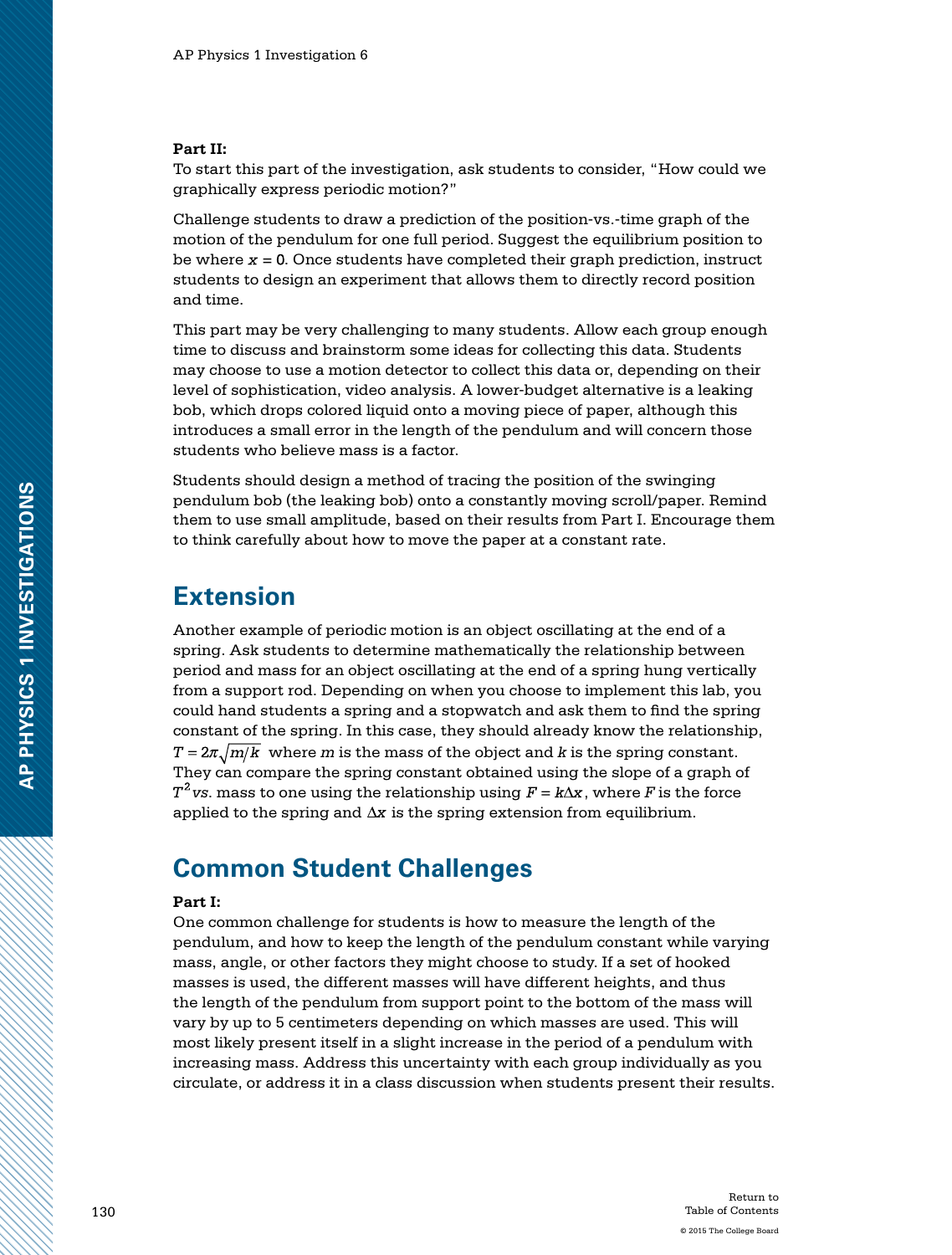A robust discussion of measurement uncertainty can now take place. Some guiding questions for this discussion include:

- $\blacktriangleright$  How much longer was the pendulum with the 500-gram mass compared to the 50-gram mass?
- ▶ Was it 10 times longer or only about 5 percent longer?
- $\blacktriangleright$  Was the length of the pendulum really constant when the mass was varied?
- $\triangleright$  To which part of the hooked mass should you measure when you measure the length of a pendulum?
- $\blacktriangleright$  If the length of the pendulum was 30 cm, and the 500-gram mass was 5 cm taller, how much uncertainty does this introduce?

Another common student challenge relates to timing. Students regularly time by having one student watch the motion and say "start" and "stop," while another student operates the stopwatch. Students should learn that the person operating the stopwatch is the one who observes the motion and counts the oscillations. This results in less human reaction-time error. Sometimes timing demonstrations work to show students the added uncertainty. It might suffice to tell them that each time one student says "start" and the other one reacts, they introduce more reaction-time uncertainty. A good point of discussion may be whether to measure from the bottom of the arc or the top of the arc and why.

When graphing, a common mistake students make is to limit the vertical axis range on graphs to the range of data collected. If they do this, in particular for the period-vs.-mass data, they will miss the fact that the period is independent of the mass. During the analysis portion, encourage students to start each axis at zero and continue beyond the greatest value of their data.

#### **Part II:**

If students have a difficult time drawing a position vs. time graph for the pendulum, ask them if they have ever seen a polygraph (lie detector) or seismograph record data (see Supplemental Resources for videos of these devices). Both of these have a piece of paper moving under a needle that writes. Have students imagine a pen attached to the pendulum that writes on a moving piece of paper.

Marking the position of the pendulum on the paper becomes the second challenge. Some will want to attach a marker to the pendulum to draw on the paper; however, this causes both friction and incomplete data, because the marker will not keep contact with the paper as it swings. The "leaking bob" will mark the position without adding external forces to the system. If students find it challenging to pull the paper scroll at a constant rate, suggest attaching it to a constant speed buggy (available online for under \$10).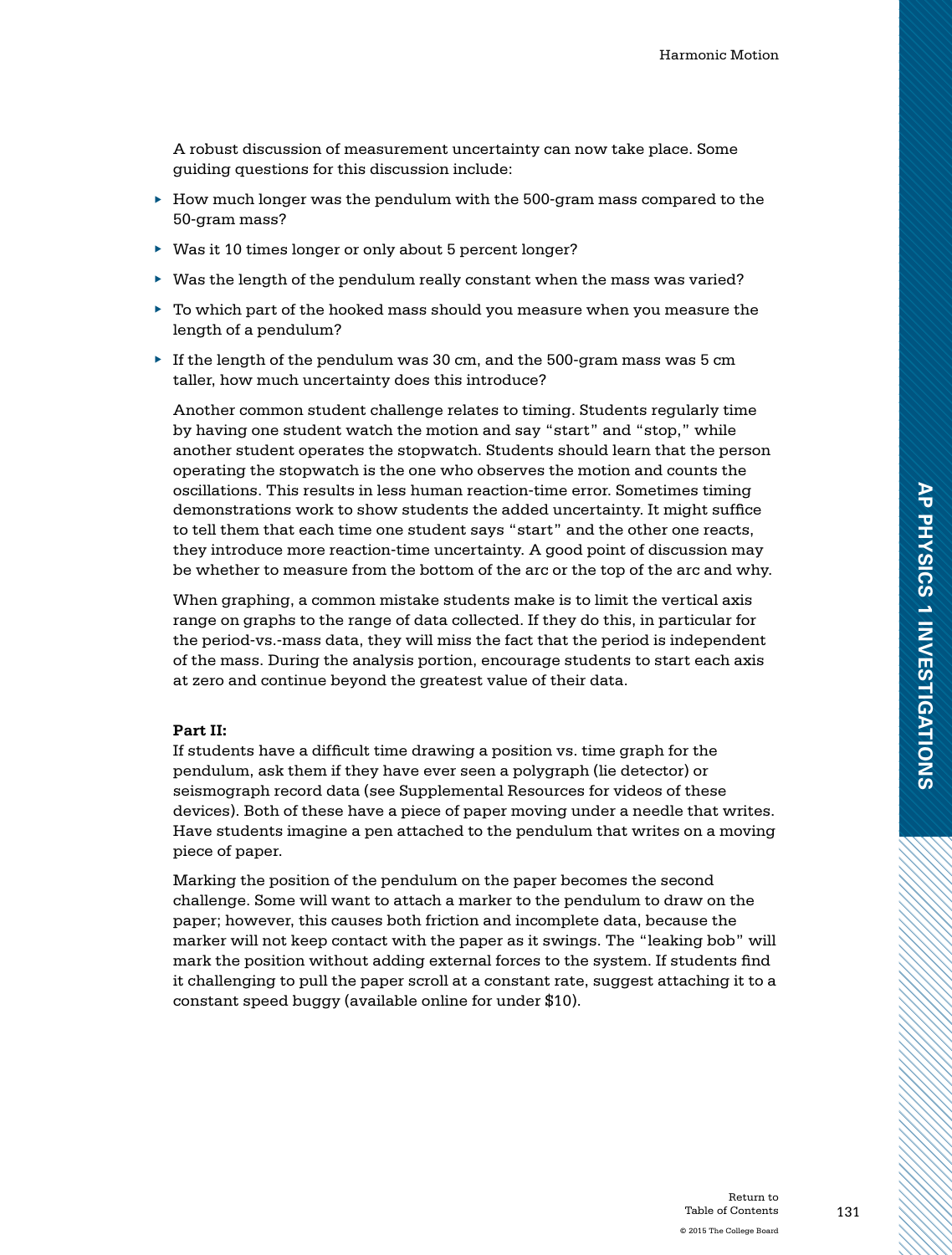### **Analyzing Results**

#### **Part I:**

Due to the investigative nature of this experiment, having students report on individual large whiteboards is ideal (or large poster/bulletin board paper). The whiteboards are useful for displaying procedure, data, and graphs in a way that they may be easily shared. Having students sketch a graph of their data in a large format that can be shared during the discussion will give students the opportunity to see how others approached the investigation.

The following are prompts for discussion as students analyze their results. It is up to you which factor to address first. If the students agree that length affects period, then they might see that the objects with more mass are longer/taller and thus add to the length of the pendulum. Thus, small variations in period as the mass is changed could then be attributed to the variations in sizes of the different objects used to vary the mass.

1. *Does mass matter?* Many students will expect that it should. Students will probably obtain slightly different periods for different masses, and some will think these differences are "real." This is an opportunity, not a problem. After the small groups have presented their results, challenge the whole class — including groups that measured other quantities — to take the shared data and make the best argument they can that period depends on mass, or that it doesn't depend on mass. This could lead to an authentic discussion about uncertainty. In particular, as mentioned above, students should consider whether, when changing mass, the length of the pendulum changed significantly.

| Sample student data for this part of the experiment is as follows: |  |  |
|--------------------------------------------------------------------|--|--|
|--------------------------------------------------------------------|--|--|

| Mass (g) | <b>Period</b> (s) |
|----------|-------------------|
| 20       | 1.451             |
| 100      | 1.46              |
| 200      | 1.473             |
| 500      | 1.515             |
| 1000     | 1.542             |
|          | Table 1           |

Students frequently claim that the period for the 1000-gram mass is greater than that for the 20 grams, and thus the mass affects the period. This is when to ask the question, "You increased the mass by a factor of 50 (for example), by how much did this increase the period?"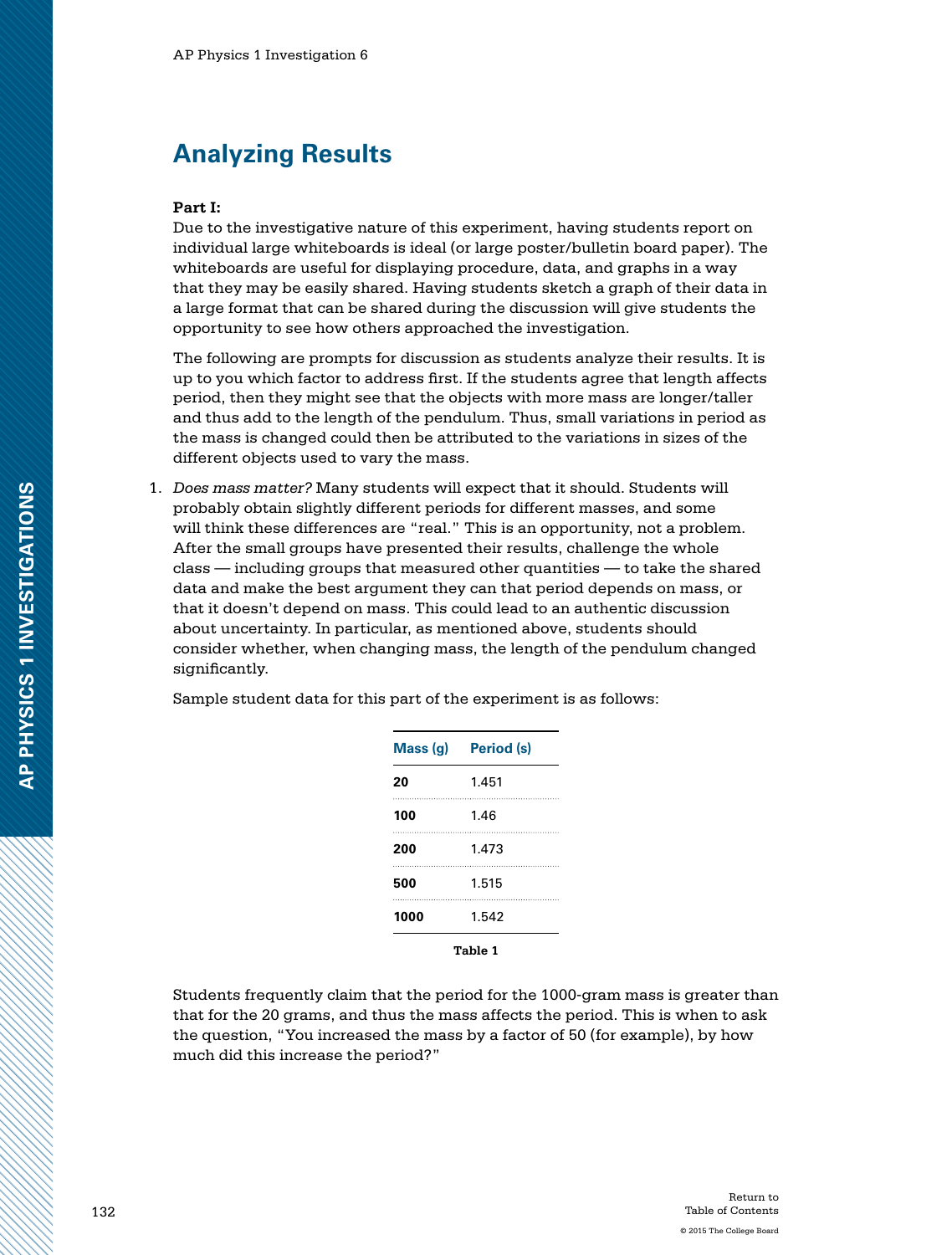A graph of the data yields the following:





Groups using graphical representations will make the most convincing arguments, and you can turn this into a meta-discussion: What way of showing the data best clarifies whether the differences between the measured periods for different masses are significant vs. the result of measurement uncertainty? One source of measurement uncertainty that comes in to play if students are using hooked masses is that that larger hooked masses are much taller than the smaller hooked masses. Thus, if the students merely keep the string length constant while changing masses, they will be inadvertently changing the length as well as the mass when they change to larger masses. This can be pointed out to explain the slight increase in period for larger masses. Or students could be advised to keep the length the same and always measure to the center of mass of the pendulum bob.

2. *Does angle matter?* This discussion can go the same way as the discussion above, except now ask students from all small groups to represent the data in a way that best helps decide the issue, as decided in question #1 above. This discussion could also take advantage of another teachable moment regarding conceptual learning. Students will likely come to consensus that the angle doesn't matter, or only matters a little for larger angles, but they will likely find this result counterintuitive.

| Angle (degrees) Period (s) |       |
|----------------------------|-------|
| 15                         | 1.308 |
| 30                         | 1.305 |
| 45                         | 1.335 |
| 60                         | 1.35  |
| 75                         | 1.404 |
| 90                         | 1.512 |

Typical data for this section:

**Table 2**

**AP PHYSICS 1 INVESTIGATIONS**

AP PHYSICS 1 INVESTIGATIONS

133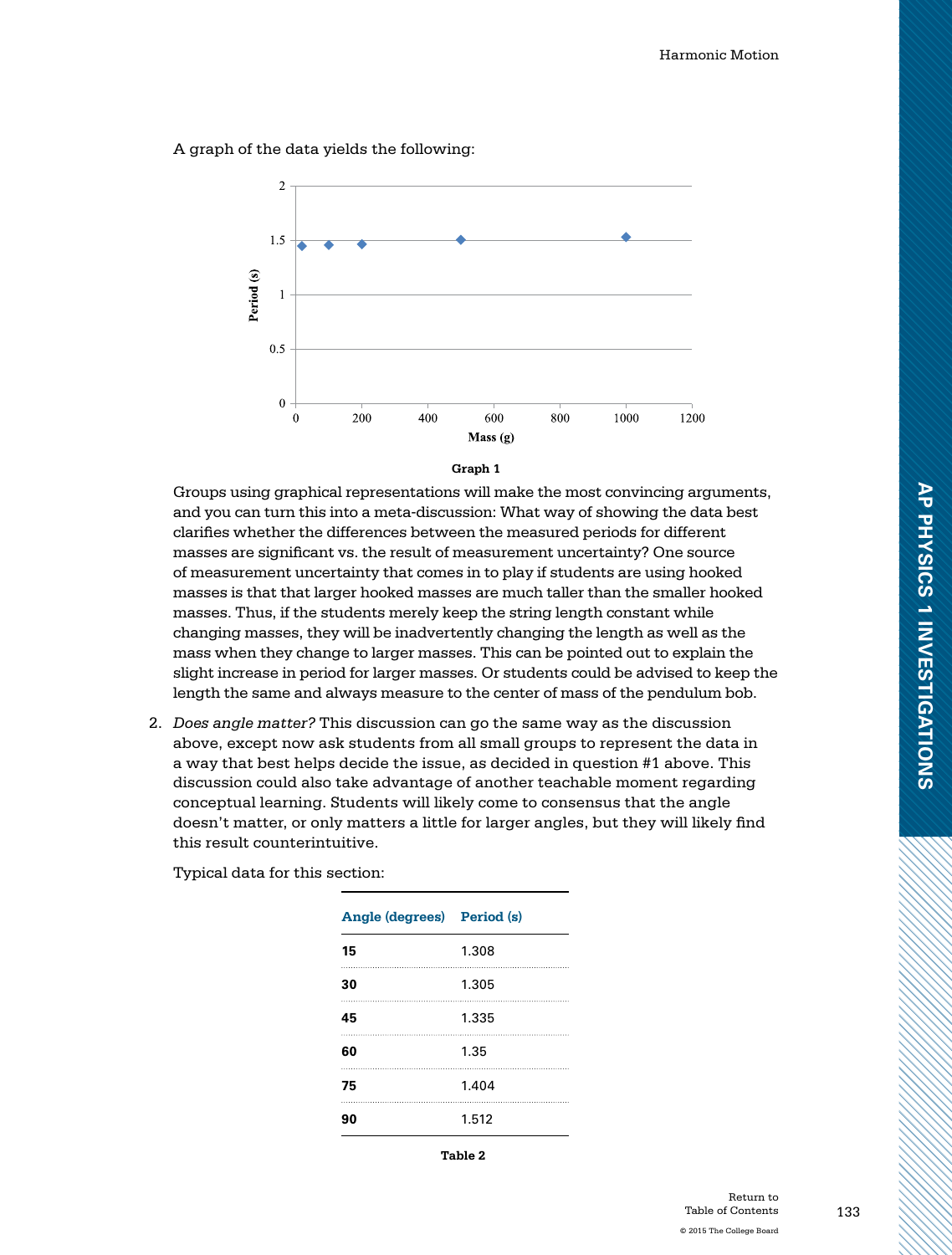

Students can see from this graph that for angles less than about 30 degrees, the period is relatively constant; but as the angle increases, the period increases. The mathematics of the dependence of period on angle beyond 30 degrees is too complex for students at this level, so instruct them to make sure that for future pendulum measurements, as long as the angle is less than 20–30 degrees, the period is relatively constant. If you wish for more precision in your students' data, instruct them to do further investigations of the dependence of period on angle. Specifically, they could measure the period for many different angles between 0 and 30 degrees to see the variation in that range. The sine of an angle (in radians) is within 10 percent of the angle for angles less than 30 degrees, and within about 2 percent for angles less than 20 degrees.

It is a useful exercise to have students put their calulator in radian mode and compare the sine of an angle to value of that angle for angles less than one radian. For example, 20 degrees is equal to 0.35 radians. The sine of 0.35 radians is 0.343, which is approximately 2 percent smaller than 0.35.

3. *Does length matter?* Since students will quickly agree that string length *does* matter, the discussion can quickly transition to focus on figuring out what the relation is. Is it linear, square, square root, or something else? At this point a discussion of straightening graphs is imperative, if it has not already been done. Once again, the "Modeling Instruction" website has excellent resources for this discussion.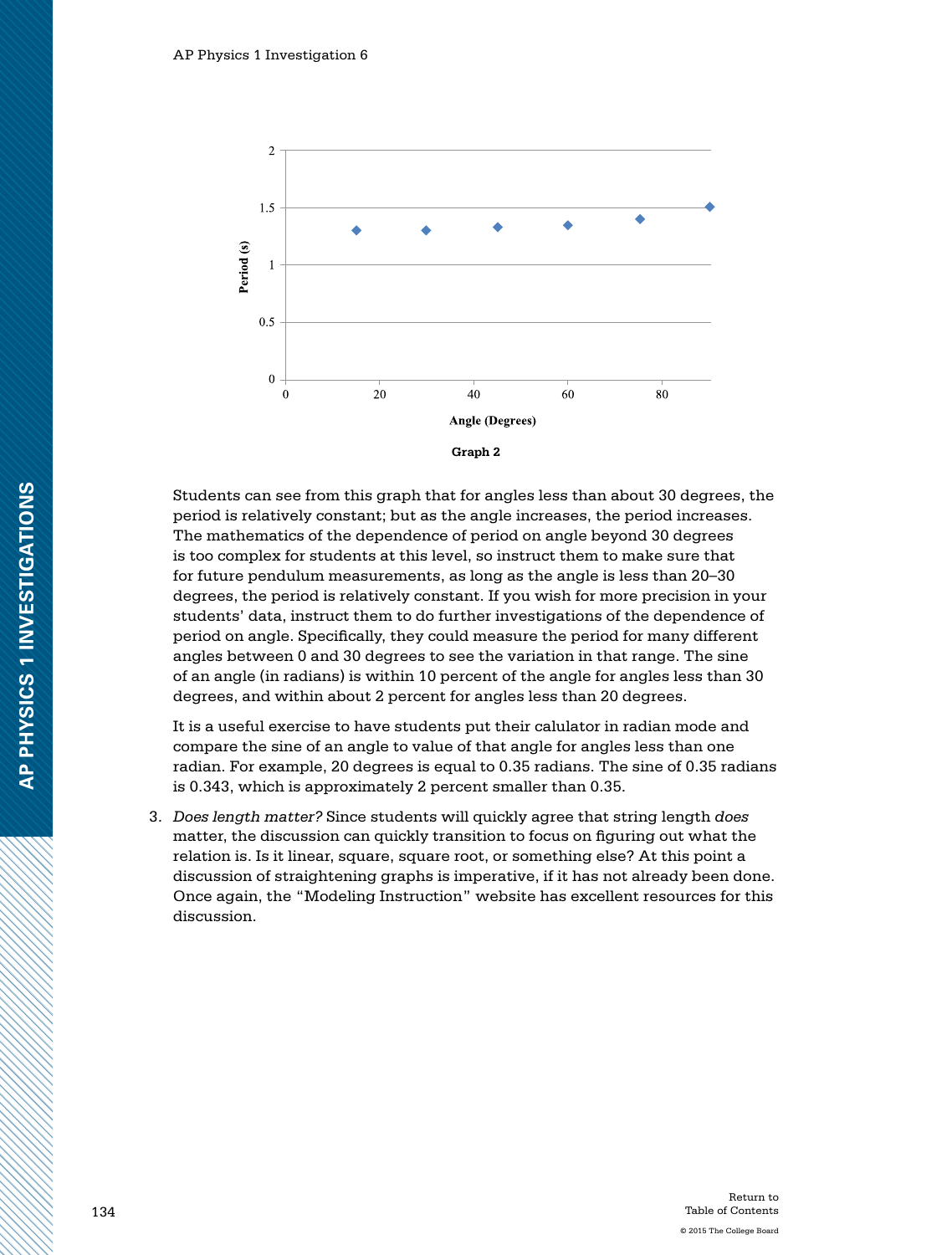**Length (cm) Period (s) 15** 0.93 **26** 1.14 **36** 1.32 **48** 1.49 **58** 1.63 **Table 3**

Sample data for this section:

1.8 1.6 ۰  $1.4$ ٠  $1.2$ ä Period (s)  $\mathbf{1}$ ă 0.8 0.6  $0.4$  $0.2$  $\overline{0}$  $\Omega$ 10 20 30 40 50 60 70 Length (cm) **Graph 3**

The range of the data shown above is very small, and demonstrates the fact that, for small ranges of data, the difference between a straight line and a square-root curve can be difficult to see. Encourage students to take a much larger range of data if their results look like Graph 3. As an alternative, lead a class discussion and time the period of a pendulum that is much longer (1.5–2 meters or more depending on the height of your classroom). This data can then be added to the data set to more clearly illustrate the nature of the curve. It is difficult to time the period of a pendulum shorter than 10 centimeters, since even the smallest masses are 2–3 centimeters tall. However, it might be worth attempting, in order to extend the data range even more; and the length measurements can be made more accurate by measuring to the center of mass of the pendulum bob in each case.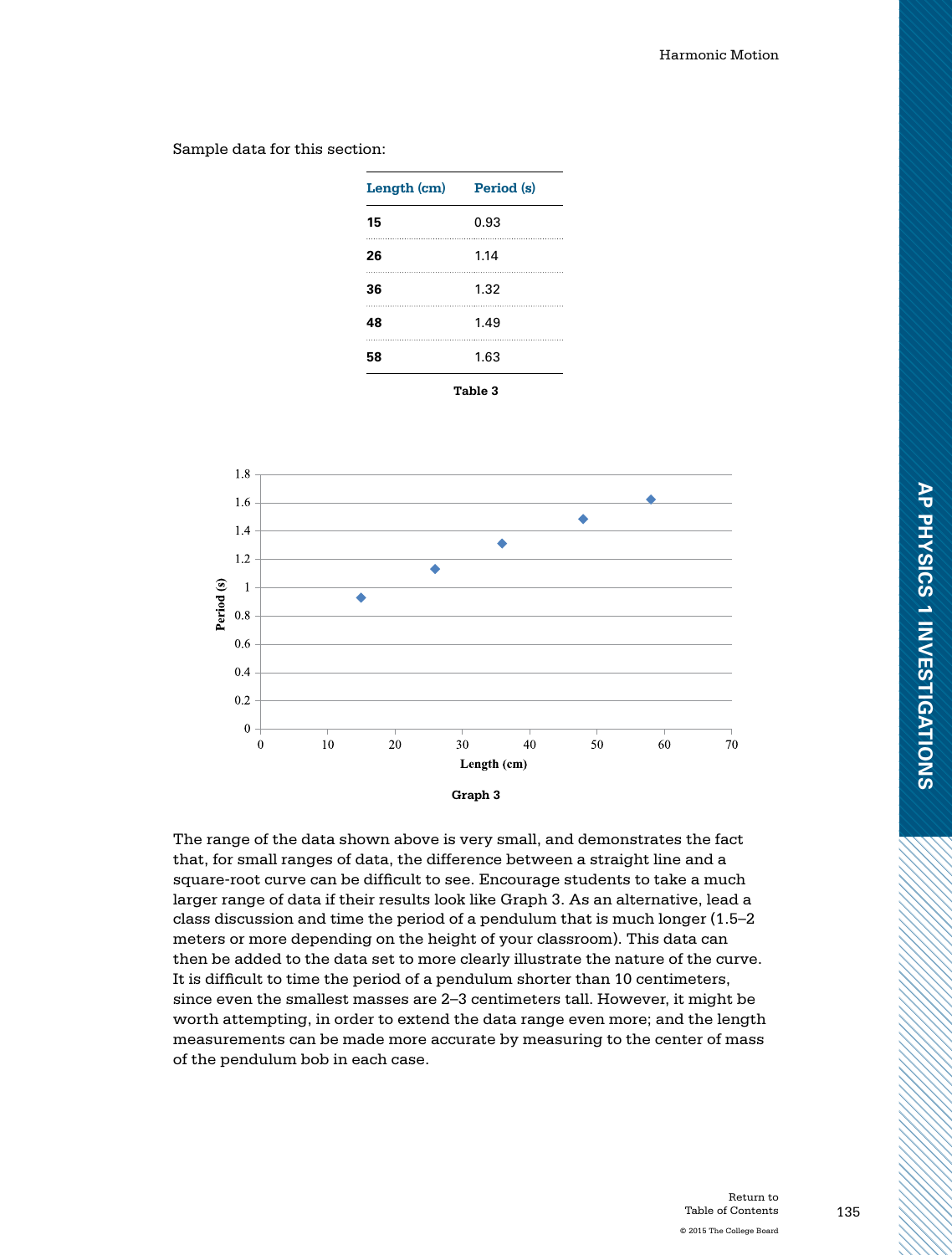Students should then linearize the data by plotting one of the following: period vs. square root of length or period squared vs. length. From this graph, the mathematical relationship between period and length can be determined. Depending on when you decide to implement this lab, you can continue with a comparison to the equation for the period of a simple pendulum,  $T = 2\pi \sqrt{L/g}$ . You might want to wait to do this until the unit on simple harmonic motion. When this is done, students use the slope of their linearized graph to calculate the numerical value of *g* and compare to the accepted value. Additional discussions about uncertainty and whether they got the "right" answer can occur at this point as well.

As a summative assessment, ask students to use their data to make predictions about the period of a pendulum with a given mass, angle, and length. They can either interpolate/extrapolate from their graphical data, or use the equation they obtained for period vs. length to calculate a value. Make sure the angle you provide for them is less than 30 degrees.





How you proceed with the analysis of this section depends on when you implement this lab. If Part I of this lab is implemented at the beginning of the course, it is necessary to wait until the study of oscillatory motion, after the study of forces and kinematics, to complete Part II.

Have students consider the following:

- $\triangleright$  Does their position vs. time graph match the predictions they made, and if not, why not?
- ▶ What is different about the motion, and what is the same as their prediction?
- ▶ What role does uncertainty play in their graphs?

Once an acceptable graph of the position vs. time of the pendulum has been established, as shown in Graph 4, students should use this graph to sketch a graph of velocity vs. time. If they struggle with this, remind them of their knowledge of kinematics and the relationship between position vs. time graphs and velocity vs. time graphs.

Some of the tasks you can ask students to do include:

 $\blacktriangleright$  Explain the relationship between the velocity and the slope of the position vs. time graph.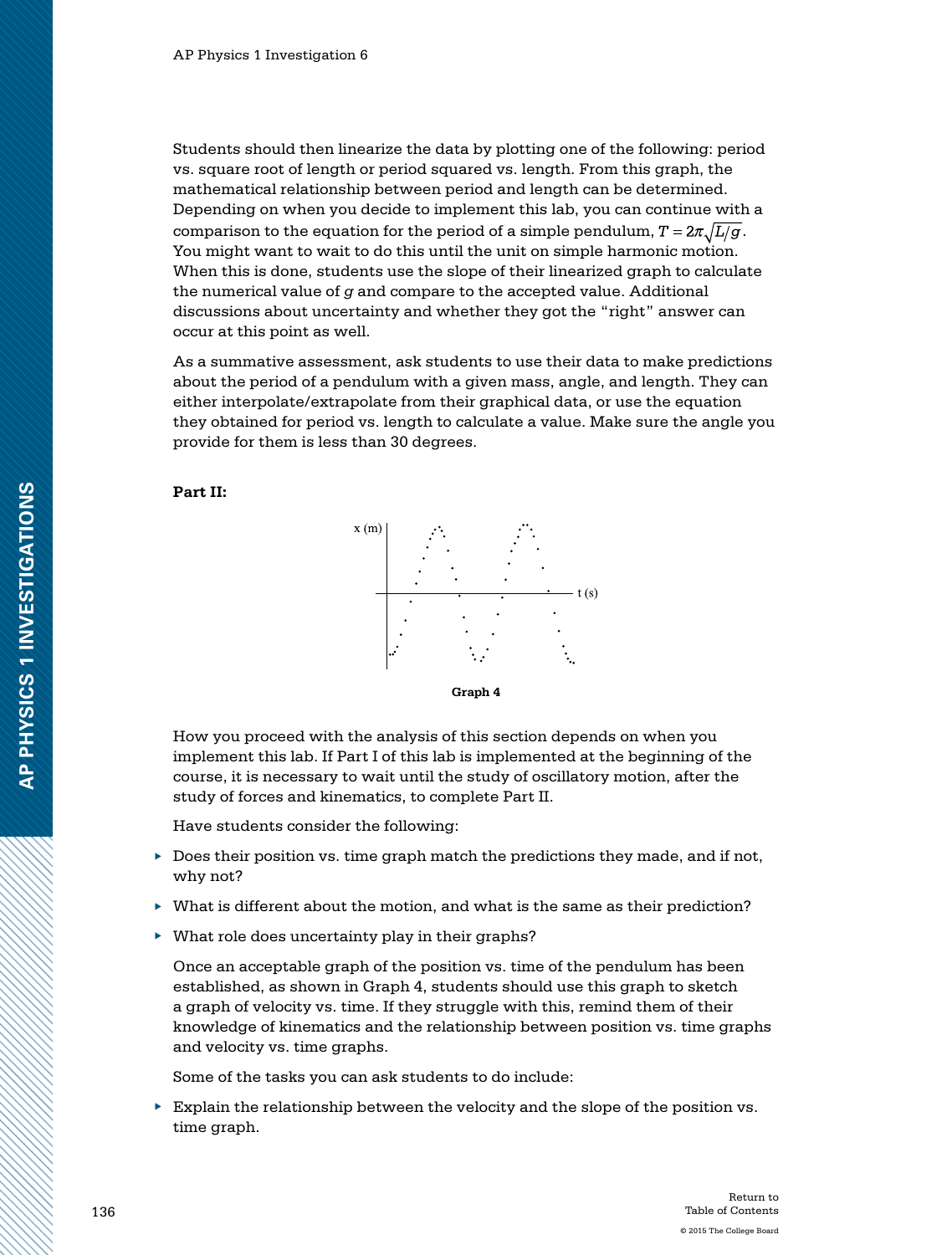- $\blacktriangleright$  Identify when and where the bob reaches the maximum and minimum velocities.
- $\triangleright$  Explain how to construct the acceleration vs. time graph from the velocity vs. time graph and locate when and where maximum and minimum accelerations occur.

Once they have made these predictions, they check their predictions using a motion detector and computer interface (assuming this equipment is available). Ask them to label all the points of zero speed on both the position graphs and velocity graphs and to comment on similarities between the multiple points. They should comment on the relationship between the acceleration graph and the position graph. Students should notice that the acceleration graph is the negative of the position graph.

## **Assessing Student Understanding**

#### **Part I:**

After completing this investigation, students should be able to:

- ▶ Design an experiment to determine the effect of mass, angle, and length on the period of a pendulum;
- $\blacktriangleright$  Measure the period of a pendulum by timing multiple oscillations; and
- $\blacktriangleright$  Determine the relationship between mass, angle, or length and the period of a pendulum by examining data in the form of tables or graphs.

### **Part II:**

Students should also be able to:

- $\triangleright$  Graph the position of a pendulum as a function of time;
- $\triangleright$  Determine an equation relating the period of a pendulum to its length;
- $\blacktriangleright$  Predict the period of a simple pendulum given the length, mass, and release angle; and
- $\triangleright$  Draw the graph of velocity vs. time and acceleration vs. time from their graph of position vs. time.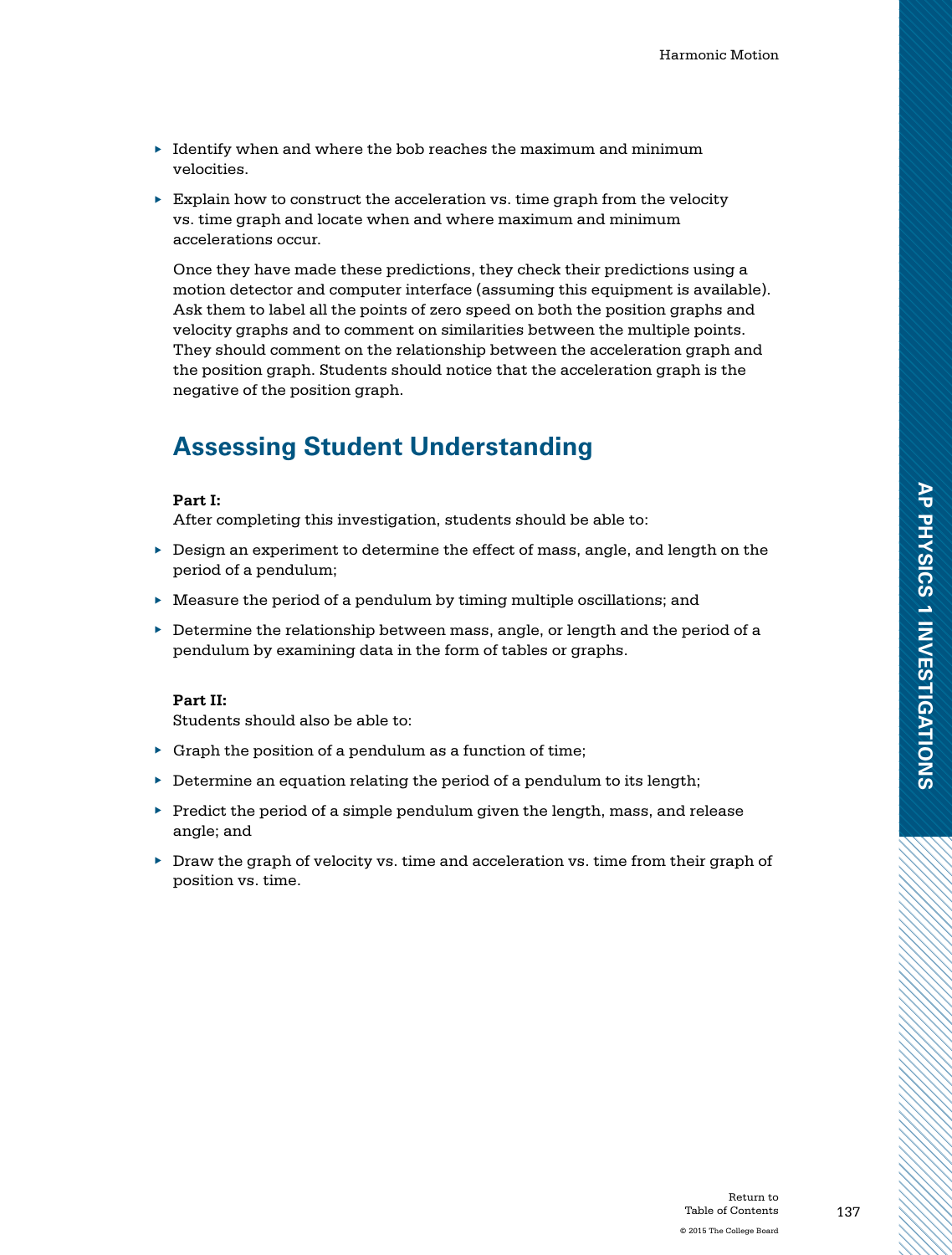## **Assessing the Science Practices**

**Science Practice 2.2** The student can *apply mathematical routines* to quantities that describe natural phenomena.

| <b>Proficient</b>             | Uses and applies mathematical routines to detect and describe<br>patterns in the data, and compares the period of a pendulum in<br>terms of its length, mass, and/or amplitude (in terms of angle). |
|-------------------------------|-----------------------------------------------------------------------------------------------------------------------------------------------------------------------------------------------------|
| <b>Nearly Proficient</b>      | Uses and applies mathematical routines that describe<br>the patterns in the period of a pendulum in terms of<br>its length with only occasional or minor errors.                                    |
| On the Path to<br>Proficiency | Uses and applies mathematical routines to describe the period of a<br>pendulum in terms of its length with some inconsistency and/or errors.                                                        |
| An Attempt                    | Incorrectly identifies patterns in the mathematical<br>data or incorrectly applies routines to describe them,<br>and description contains major errors.                                             |

**Science Practice 4.2** The student can *design a plan* for collecting data to answer a particular scientific question.

| <b>Proficient</b>             | Designs a plan that will allow a determination of the<br>factors that affect the period of a pendulum.                                                              |
|-------------------------------|---------------------------------------------------------------------------------------------------------------------------------------------------------------------|
| <b>Nearly Proficient</b>      | Designs a plan for measuring the period of a<br>pendulum in terms of angle but cannot articulate how<br>that plan will lead to a rule for the period.               |
| On the Path to<br>Proficiency | Designs a plan to measure the period of a pendulum<br>but it's not clearly defined or articulated – it doesn't<br>take into account varying length, mass, or angle. |
| An Attempt                    | Presents an incomplete design for a plan that attempts<br>to measure period as a function of other variables;<br>makes errors in identifying variables.             |

**Science Practice 4.3** The student can *collect data* to answer a particular scientific question.

| <b>Proficient</b>             | Collects appropriate, adequate, and accurate data in a methodical<br>way, and presents the data in an organized fashion.                         |
|-------------------------------|--------------------------------------------------------------------------------------------------------------------------------------------------|
| <b>Nearly Proficient</b>      | Collects appropriate and adequate data; some minor errors are present,<br>and/or the presentation is logical but lacking in an organized format. |
| On the Path to<br>Proficiency | Collects inadequate or irrelevant data with significant gaps or errors,<br>and presents data in a way that is disorganized and lacks logic.      |
| An Attempt                    | Collects irrelevant, inaccurate, or incomplete data and<br>doesn't provide any organization for this data.                                       |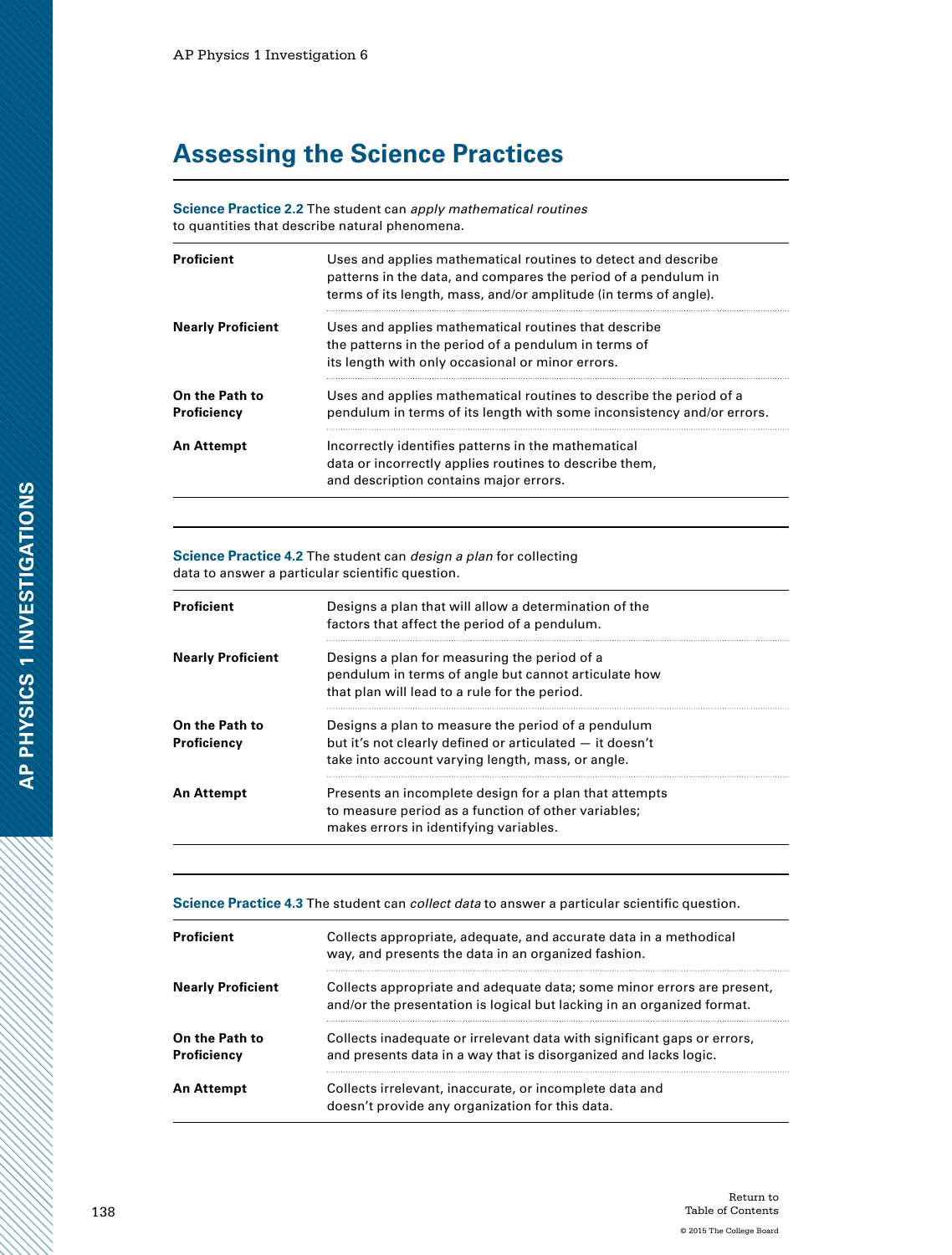|  |  | Science Practice 5.1 The student can analyze data to identify patterns or relationships. |
|--|--|------------------------------------------------------------------------------------------|
|  |  |                                                                                          |

| Proficient                    | Constructs a graph to analyze the data and accurately determine<br>the effect of mass, angle, and length on the period of a<br>pendulum. Uses the graph of period squared vs. length to derive<br>a mathematical relationship between period and length. |
|-------------------------------|----------------------------------------------------------------------------------------------------------------------------------------------------------------------------------------------------------------------------------------------------------|
| <b>Nearly Proficient</b>      | Constructs a graph to analyze the data and qualitatively<br>determine the effect of mass, angle, and length on the<br>period of a pendulum, but unable to derive a mathematical<br>relationship between period and length.                               |
| On the Path to<br>Proficiency | Identifies patterns in the data for the period of a pendulum, but<br>unable to form a complete conclusion from this analysis.                                                                                                                            |
| <b>An Attempt</b>             | Forms some accurate analysis of the graphs of the period of a<br>pendulum, but unable to come to an accurate conclusion.                                                                                                                                 |

**Science Practice 6.4** The student can *make claims and predictions about natural phenomena* based on scientific theories and models.

| <b>Proficient</b>             | Predicts the period of a pendulum accurately from a graph of<br>period squared vs. length or period vs. square root of length.    |
|-------------------------------|-----------------------------------------------------------------------------------------------------------------------------------|
| <b>Nearly Proficient</b>      | Uses a graph to make a prediction, but fails to<br>take the square root of the period.                                            |
| On the Path to<br>Proficiency | Makes estimates of the period of a pendulum based on data, but<br>cannot make accurate calculations using an equation or a graph. |
| <b>An Attempt</b>             | Makes incorrect predictions about the period of a<br>pendulum using the data collected and graphed.                               |

## **Supplemental Resources**

Carvalhaes, Claudio G., and Patrick Suppes. "Approximations for the Period of the Simple Pendulum Based on the Arithmetic-Geometric Mean." *American Journal of Physics* 76, no. 12 (2008): 1150–1154. [*This article discusses methods for approximating the period for large angles; a resource for the teacher only, and only if the teacher enjoys a good challenge*.]

"Cut the Rope Trailer." YouTube. Video, 1:22. Accessed September 1, 2014. http://www.youtube.com/watch?v=8xPUdFaraoQ&. [*This trailer for a "Cut the Rope" video has several good instances of pendulum motion.*]

"How a Seismograph Works." YouTube. Video, 1:04. Accessed September 1, 2014. http://www.youtube.com/watch?v=Gbd1FcuLJLQ. [*Good video of how a seismograph works*.]